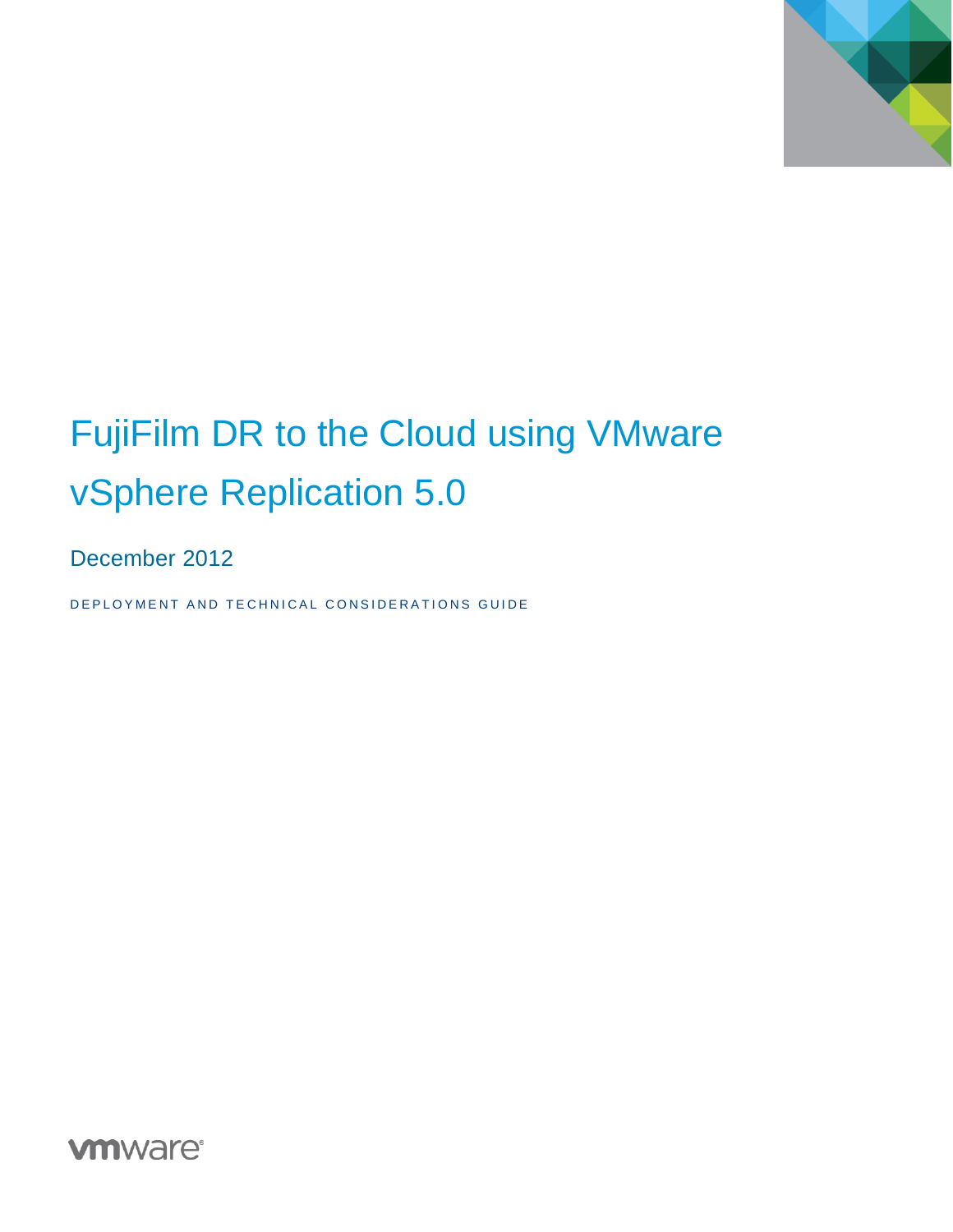# **Table of Contents**



**VMware, Inc. 3401 Hillview Avenue Palo Alto CA 94304 USA Tel 877-486-9273 Fax 650-427-5001 www.vmware.com** Copyright © 2011 VMware, Inc. All rights reserved. This product is protected by U.S. and international copyright and intellectual property laws. VMware products are covered by one or more patents listed at http://www.vmwar

**DEPLOYMENT AND TECHNICAL CONSIDERATIONS GUIDE ///**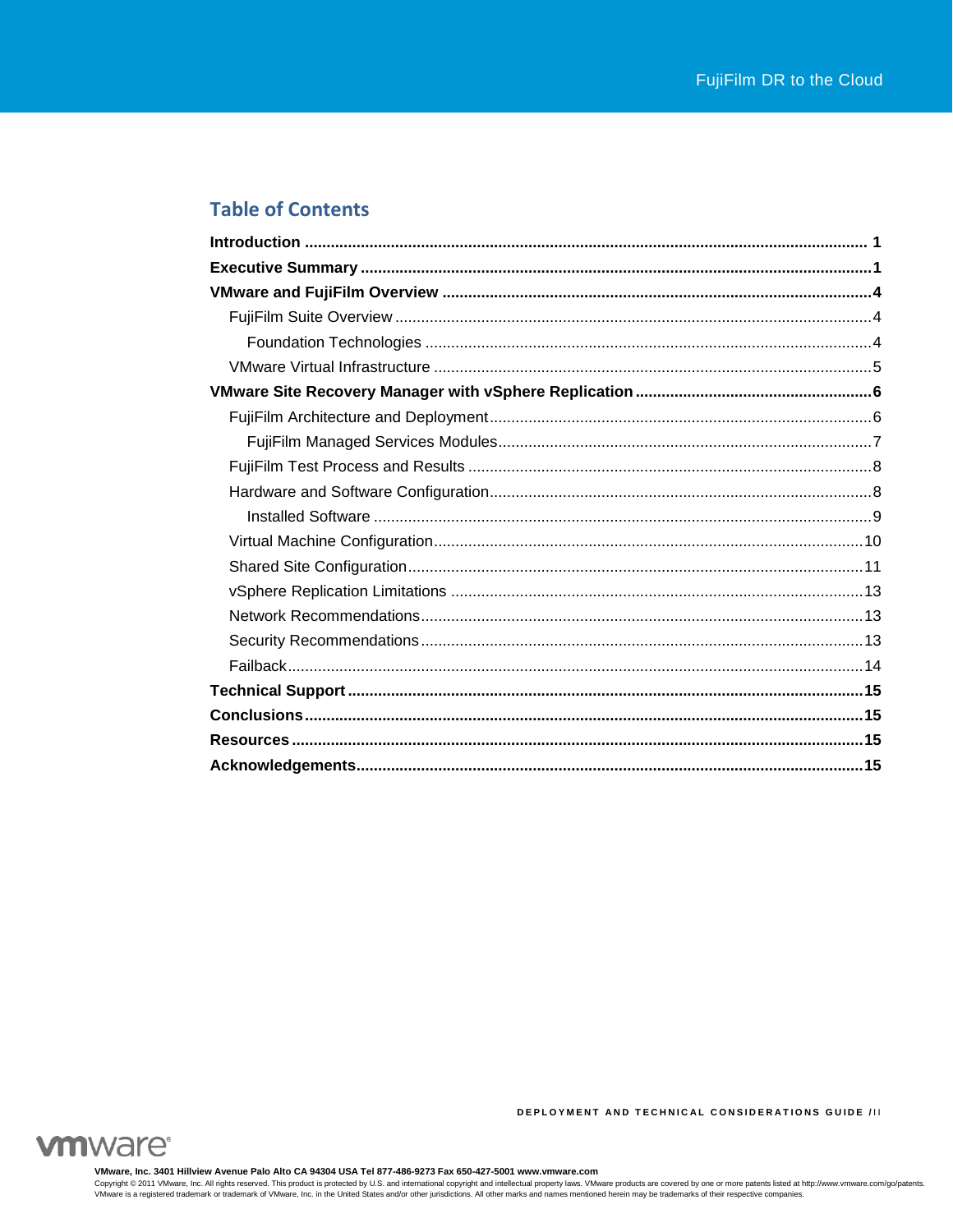# <span id="page-2-0"></span>**Introduction**

Virtualization is rapidly transforming the IT landscape and fundamentally changing the way that people compute. Today's powerful x86 computer hardware was originally designed to run only a single OS. This approach introduced a tight coupling between the Operating System (OS) and hardware. Virtualization breaks that bond between the two by making it possible to run multiple OS and applications on the same computer at the same time, increasing the utilization and flexibility of hardware.

This document describes DR to the cloud solution for a virtualized FujiFilm Synapse application configured with VMware ®Site Recovery Manager (SRM) using vSphere Replication.

Companies that have deployed the FujiFilm Synapse product depend heavily on the information, processes and availability of their deployed application environments; even in the case of a disaster. However, the complexity and distributed nature of these applications make implementation and maintenance of traditional disaster recovery solutions expensive and complicated. VMware virtualization technology helps overcome the challenge of achieving cost-effective disaster recovery. This paper introduces an approach to disaster recovery that uses VMware Site Recovery and Host based vSphere replication to provide an effective availability solution for mission-critical FujiFilm Synapse deployments.

VMware vCenter™ Site Recovery Manager (SRM) 5.0 is part of the VMware vCenter family of management products. SRM enables you to build, manage, test and execute reliable disaster recovery plans for your VMware virtual environment. The goal of this exercise is to test the Disaster Recovery to the cloud using VMware vSphere Replication with the FujiFilm Synapse application. VMware's Disaster Recovery to the Cloud Services make disaster recovery broadly accessible for all applications and sites by providing costefficient, automated and simple disaster protection.

# <span id="page-2-1"></span>**Executive Summary**

VMware vCenter™ Site Recovery Manager (Site Recovery Manager) is the premier tool to enable you to build, manage and execute reliable disaster recovery plans for your virtual environment. Taking full advantage of the encapsulation and isolation of virtual machines, Site Recovery Manager enables simplified automation of disaster recovery. It helps meet recovery time objectives (RTOs), reduces costs traditionally associated with business continuance plans and achieves low-risk and predictable results for recovery of a virtual environment.

The primary goal of this validation was to test failover of the FujiFilm Synapse Application Suite using VMware vSphere Replication across 2 sites with the primary site in Denver and Recovery site in Florida.

Following are the different phases of testing:

## **Phase I**

- Build the Disaster Recovery setup on both sites using VMware SRM 5.0(vSphere Replication).
- Test if the FujiFilm Synapse Product Suite's virtual machine(s) replicate successfully from Protected Site to the Recovery site.

## **Phase 2**

- Test the failover of the FujiFilm Synapse Product Suite's VM's and make sure they come up cleanly on the Recovery site.
- Test all the functionalities of the Suite work as expected

**DEPLOYMENT AND TECHNICAL CONSIDERATIONS GUIDE /3** 



**VMware, Inc. 3401 Hillview Avenue Palo Alto CA 94304 USA Tel 877-486-9273 Fax 650-427-5001 www.vmware.com**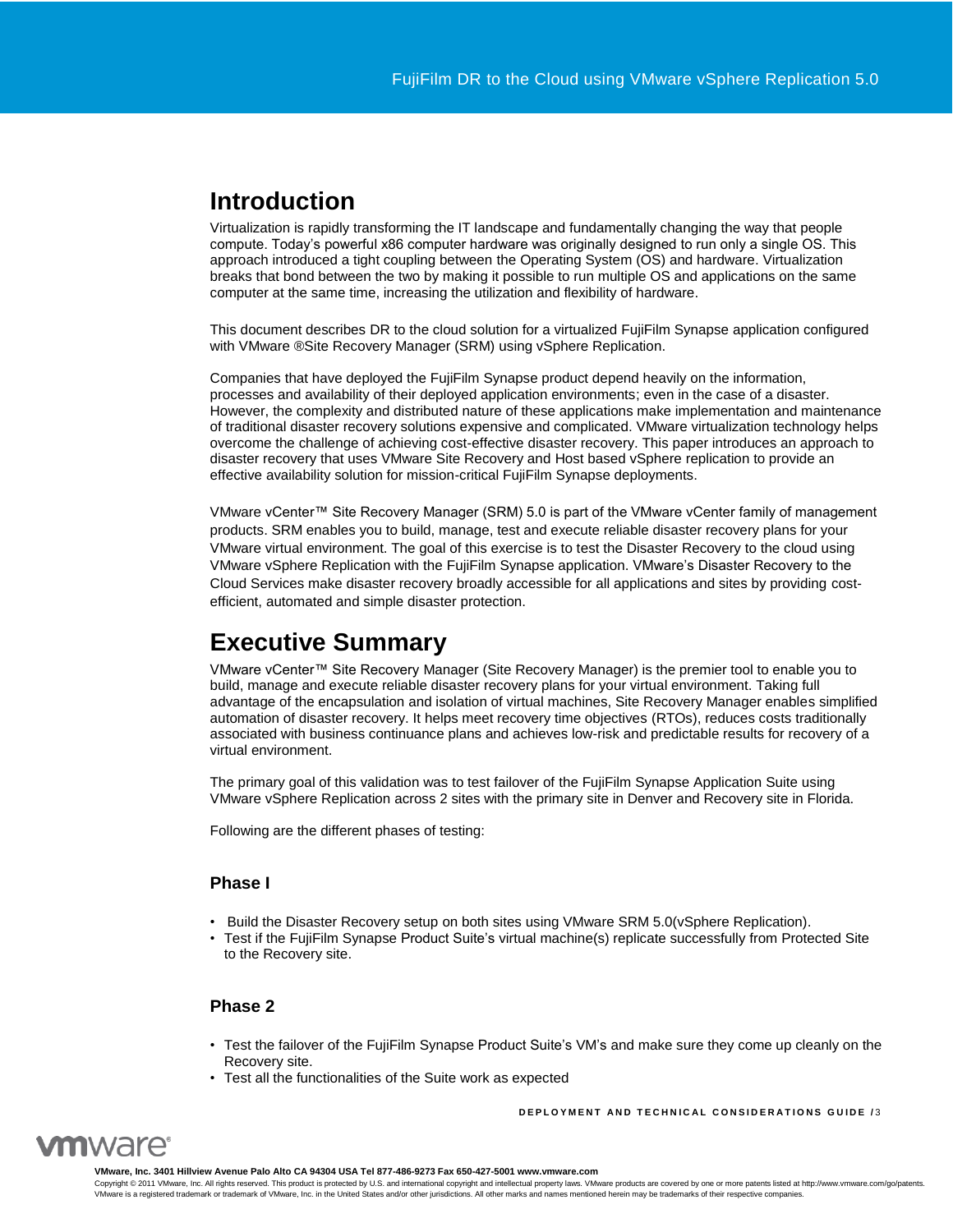# **Phase 3**

- Test the multi tenancy site security using the vCenter Roles and Privileges.
- Create users with different roles and test the permissions to access different objects

# <span id="page-3-0"></span>**VMware and FujiFilm Overview**

VMware (NYSE:VMW), the global leader in virtualization and cloud infrastructure, delivers customer-proven solutions that accelerate IT by reducing complexity and enabling more flexible, agile service delivery. VMware enables enterprises to adopt a cloud model that addresses their unique business challenges. VMware's approach accelerates the transition to cloud computing while preserving existing investments and improving security and control. With more than 300,000 customers and 25,000 partners, VMware solutions help organizations of all sizes to lower costs, increase business agility and ensure freedom of choice.

## <span id="page-3-1"></span>**FujiFilm Suite Overview**



#### **Figure 1: FujiFilm Suite Overview**

#### <span id="page-3-2"></span>**Foundation Technologies**

Synapse is a collection of software modules built on the Microsoft® Windows® Server platform and workstation software on Windows Workstation editions, which together provide the core software functionality for Synapse – Fuji Film film's Next Generation PACS.

Server modules work with the workstation software to provide powerful foundation technologies to serve the radiology department, the healthcare enterprise and beyond. These multi-site authentications, comparison access and network utilization technologies include products such as MultiView, CommonView, DICOM SCU, AONTM (Access Over Network) Compression, AON Subscription and AON Recollection.

For more information on foundation technologies, visit: [http://www.FujiFilmfilmusa.com/shared/bin/foundation.pdf](http://www.fujifilmusa.com/shared/bin/foundation.pdf)

**D E P L O Y M E N T A N D T E C H N I C A L C O N S I D E R A T I O N S G U I D E /** 4



**VMware, Inc. 3401 Hillview Avenue Palo Alto CA 94304 USA Tel 877-486-9273 Fax 650-427-5001 www.vmware.com**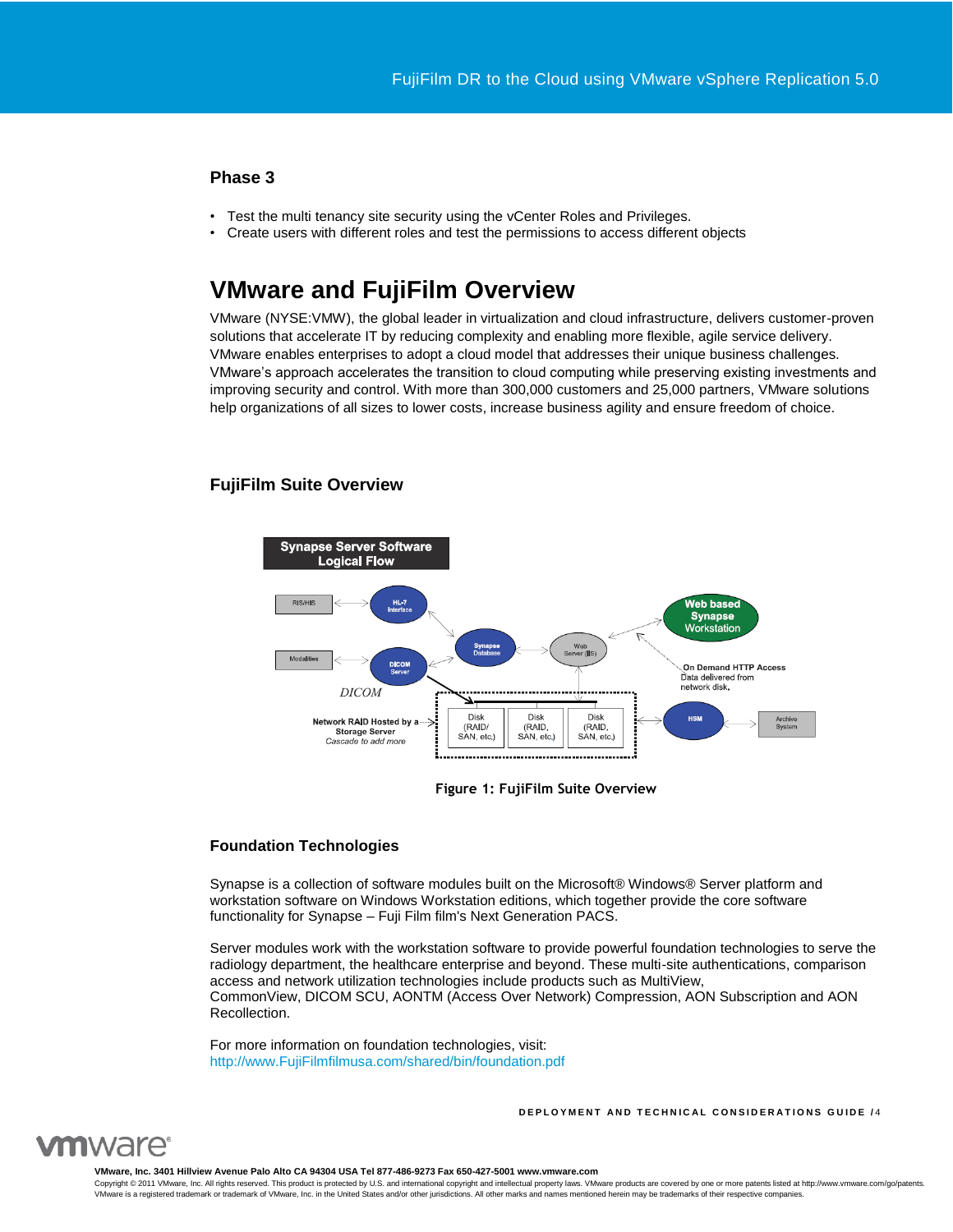#### <span id="page-4-0"></span>**VMware Virtual Infrastructure**

VMware's leading virtualization solutions provide multiple benefits to IT administrators and users. VMware virtualization creates a layer of abstraction between the resources required by an application and operating system, and the underlying hardware that provides those resources. A summary of the value of this abstraction layer includes the following:

- **Consolidation**: VMware technology allows multiple application servers to be consolidated onto one physical server, with little or no decrease in overall performance.
- **Ease of Provisioning**: VMware virtualization encapsulates an application into an image that can be duplicated or moved, greatly reducing the cost of application provisioning and deployment.
- **Manageability**: Virtual machines may be moved from server to server with no downtime using VMware vMotion™, which simplifies common operations like hardware maintenance and reduces planned downtime.
- **Availability**: Unplanned downtime can be reduced and higher service levels can be provided to an application. VMware High Availability (HA) ensures that in the case of an unplanned hardware failure, any affected virtual machines are restarted on another host in a VMware cluster.



**Figure 2: VMware vSphere Virtual Infrastructure**

**DEPLOYMENT AND TECHNICAL CONSIDERATIONS GUIDE /5** 



**VMware, Inc. 3401 Hillview Avenue Palo Alto CA 94304 USA Tel 877-486-9273 Fax 650-427-5001 www.vmware.com**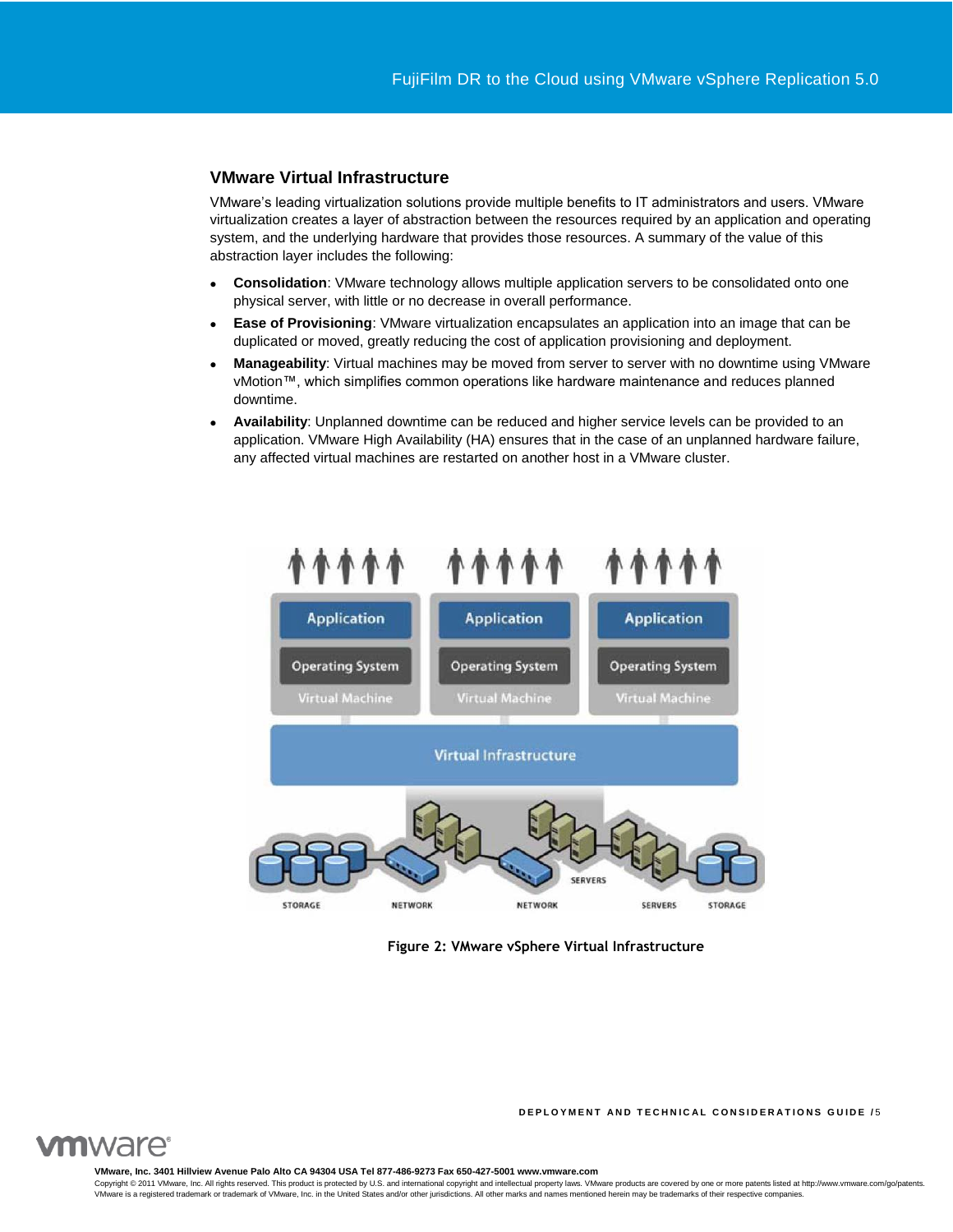# <span id="page-5-0"></span>**VMware Site Recovery Manager with vSphere Replication**

VMware Site Recovery Manager using vSphere Replication is a disaster recovery management and automation solution for the VMware platform. Site Recovery Manager accelerates recovery by automating the recovery process and simplifying the management of disaster recovery plans. It makes disaster recovery an integrated element of managing your VMware virtual infrastructure. The solution ensures reliable recovery by eliminating complex manual recovery steps and enabling non-disruptive testing of recovery plans. Site Recovery Manager integrates tightly with VMware vSphere, VMware vCenter™, It enables organizations to take the risk and worry out of disaster recovery, as well as expand protection to all of their important systems and applications

In vSphere Replication (VR), SRM uses vSphere replication technologies to replicate data to servers at the recovery site. vSphere Replication uses vSphere Replication Management Server (VRMS) to manage the VR infrastructure. VR requires installing the VR Server (VRS) virtual appliance and VRMS virtual appliance, both of which can be installed with SRM during the installation process. While VR does not require storage arrays, an VR storage replication source and target can be any regular storage device, including, but not limited to, storage arrays.



# <span id="page-5-1"></span>**FujiFilm Architecture and Deployment**

**Figure 3: FujiFilm Architecture**

The FujiFilm Architecture utilizes Microsoft Windows Server platforms deployed in several modules designed to service its foundational product technolgies. Each module is designed to perform specific functions and can be combined in single server deployments, or spread between multiple servers; depending on the size and volume of the customer. The modules are explained in more detail below:



**DEPLOYMENT AND TECHNICAL CONSIDERATIONS GUIDE /6** 

**VMware, Inc. 3401 Hillview Avenue Palo Alto CA 94304 USA Tel 877-486-9273 Fax 650-427-5001 www.vmware.com**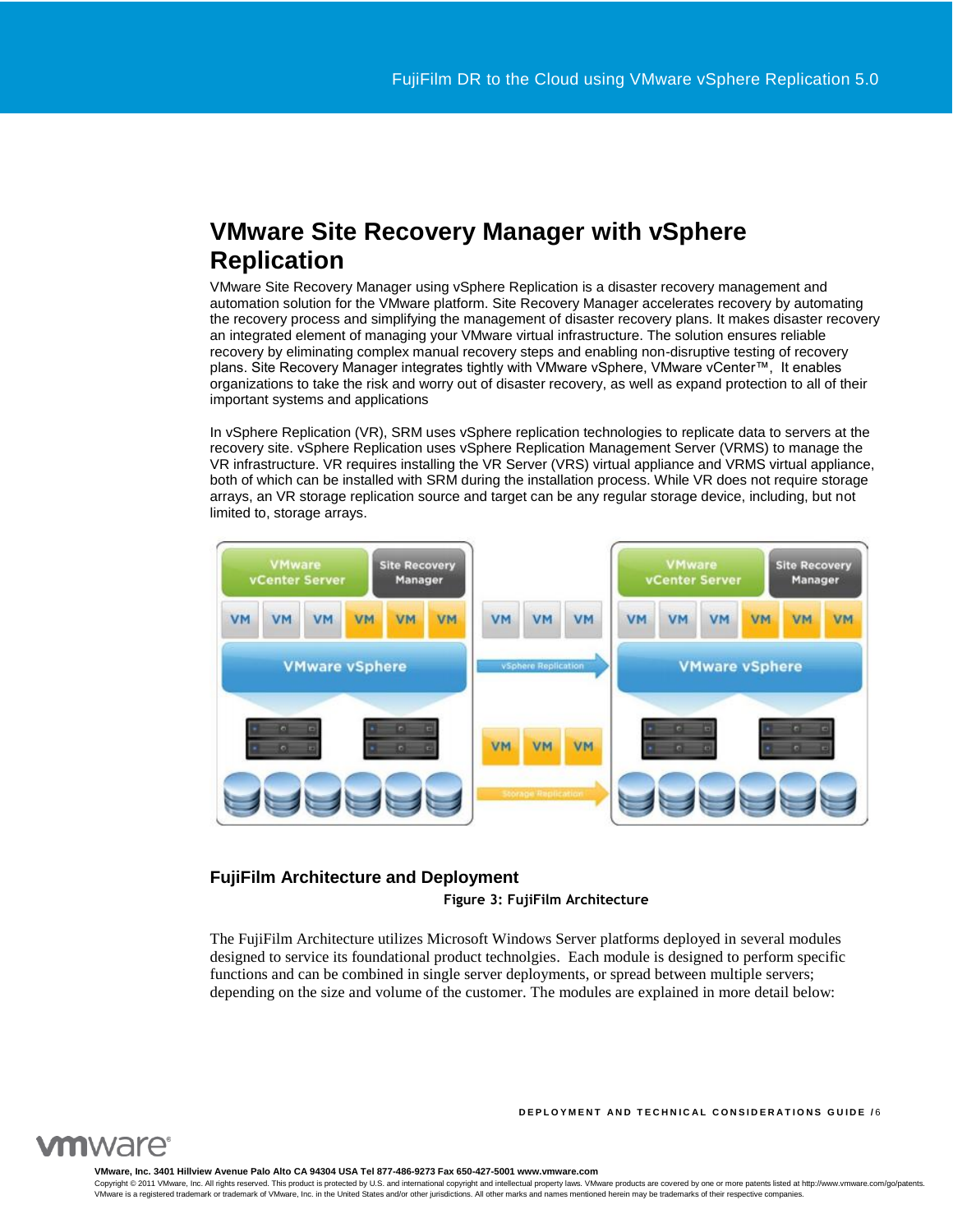#### <span id="page-6-0"></span>**FujiFilm Managed Services Modules**

#### **Database Server**

The Synapse Database operationally tracks all aspects of the PACS. The database supports the system folder structure, which organizes the patients and studies. All workstations communicate with the database through Hyper Text Transfer Protocol (HTTP) communication. Synapse uses Oracle 11g as its database foundation. At least one logical copy of the database exists in the PACS. For enterprise deployments requiring separate physical databases, multiple logical databases can be deployed and coexist. A user's system access and privileges are all controlled by assignment of database access rights. For high availability requirements, the Synapse Database can be clustered on multiple servers using Oracle Failsafe software and Windows Clustering.

#### **Web Server**

Synapse uses Windows Internet Information Server (IIS) as its core web server. Synapse is a truly webbased system – all data going to and from the Synapse workstation goes through the web server(s). All images, information and user authentication is sent over standard web ports – port 80 for standard communication and port 8080 for SSL are typical in most installations. A special web server called the CodeBase server provides installation files and automatic code update notifications for the Synapse workstation. For enterprise distribution of MultiView and CommonView datasources, the CodeBase server can publish settings for other available datasources and settings. The web server can run on one multifunction server or on multiple servers depending on image volume, available bandwidth and desired functionality.

#### **Storage Server**

Synapse Storage servers are Windows servers that are used for the storage and distribution of images, documents and other Synapse file objects. Storage directories are then presented as UNC paths to the web servers which wrap the file content for web-based distribution to the Synapse workstation.

#### **DICOMServer**

Synapse DICOMServer Software receives studies directly from DICOM modalities without the need for modality interface gateways or interface units. All modalities are direct TCP/IP connections to the network. Synapse DICOMServer Software also provides direct, brokerless DICOM Modality Worklist Management (DMWL) to any modality supporting this functionality and responds to all Query/Retrieve, Modality Performed Procedure Step and Storage Commitment requests. DICOMServer writes images to standard NTFS file locations and inserts an entry for each image into the Synapse Database as a Uniform Resource Locator (URL). From there, the Synapse Database maintains the image locations for on-demand delivery to workstations. When images are requested, they are streamed directly from the storage system. Upon receipt of images from a modality, a technology called AON™ (Access Over Network) Engine enables DICOMServer Software to generate multiple image versions at varying levels of compression. The AON Engine can write JPEG Lossless and FujiFilmfilmWavelet Lossy image files at user selectable levels of compression based on body part, modality type or a modality's specific AE-Title. DICOMServer can run on one multifunction server or on multiple servers depending on image volume, available bandwidth and desired functionality.

#### **HIIS Server**

The HIIS (Hospital Information Interface) Synapse RIS/HIS Interface Software is integrated as an HL-7 interface engine, which provides direct brokerless connections to any HL-7 information system. It supports patient, order and report related information. Admit/Discharge/Transfer (ADT) related information could originate from the RIS or HIS. As with most Synapse components, the Synapse RIS/HIS Interface Software can run on a single multi-function server system or on one server in a multi-server system. A bi-directional version of HIIS supports study and image notification back to the HIS/RIS and EMR systems for better coordinated enterprise workflow and information sharing.

**DEPLOYMENT AND TECHNICAL CONSIDERATIONS GUIDE /7** 



**VMware, Inc. 3401 Hillview Avenue Palo Alto CA 94304 USA Tel 877-486-9273 Fax 650-427-5001 www.vmware.com**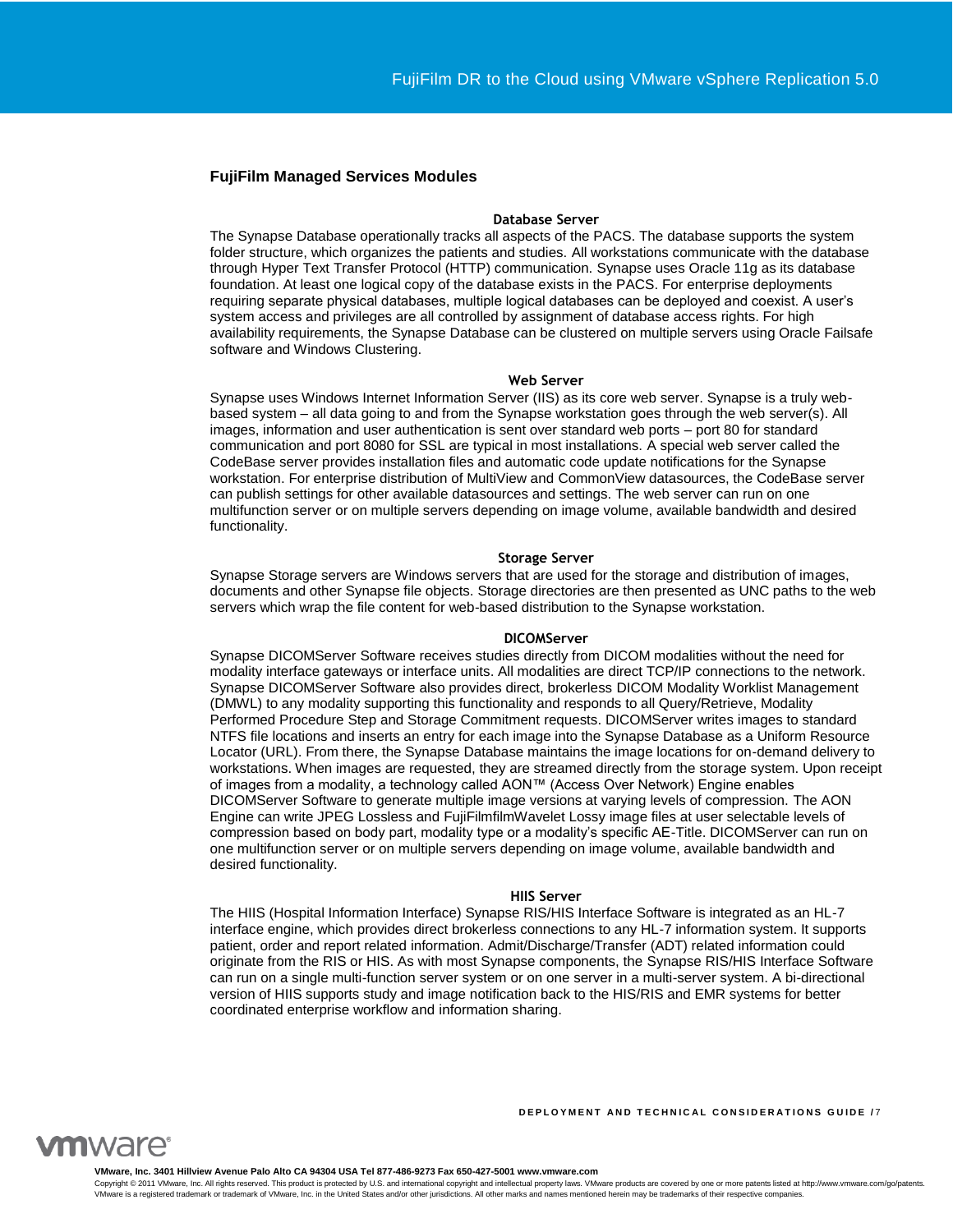# <span id="page-7-0"></span>**FujiFilm Test Process and Results**

In this exercise, VMware worked with FujiFilm to test DR to the cloud using the FujiFilm foundational technologies deployedwith VMware vSphere Replication

The primary objectives of this testing was to vlaidate that all modules work resiliently on the Recovery site after the failover using VMware vSphere Replication. The joint tests were also designed to provide answers to a common set of questions, and to derive and document a set of best practices that can be used by our customers.

Specifically, key areas under investigation were:

- Successful failover of the Synapse VM to the recovery site.
- Test if all the features of Synapse VM work as expected.
- Test Multitenancy by introducing multiple SRM Instances on Protected and Recovery Site.
- Test Database Consistency and Integrity on the Recovery Site after failback
- Test replication performance based on RPOs and RTOs
- Test fail-over and fail-back procedures and processes including network remapping for product recovery, integrity and availability requirements

#### *Phase 1 Result*:

Initial replication over WAN link successful. Took approximately 4 hours with base installation. This will vary depending on size of environment, bandwidth, etc.

#### *Phase 2 Result:*

Initial setting of Recovery Point Objective (RPO) at 15 minutes appeared to be sufficient for amount of data being replicated. Again this will be dependent upon environment, amount of data, and bandwidth. Initial failover took less than 15 minutes to complete. Environment powered on successfully based on SRM configuration. All Synapse services, database etc. all started and working as expected, Synapse environment up and running after failover. Image retrieval from Synapse client connected to Recovery Site successful.

#### *Phase 3 Result:*

Multi-tenancy for 3 sites configured and appropriate security settings enabled for 3 separate protected sites configured within protected site SRM instance following guidelines in Installing, Configuring, and Using Shared Recovery Site Support. [https://www.vmware.com/pdf/srm](https://www.vmware.com/pdf/srm-shared-recovery-50.pdf)[shared-recovery-50.pdf](https://www.vmware.com/pdf/srm-shared-recovery-50.pdf)

<span id="page-7-1"></span>Successfully tested isolation of resources across different users using vCenter Roles and permissions. Created new user roles with restrictions on various options like folders and associate users with these roles. Tested logging in with user1 and was able see datastores associated only with user1. Tested isolation with different components of vSphere like Networking, Datastores & Clusters and VM & Templates.

#### **Hardware and Software Configuration**

The following table describes the configuration of ESX host servers and storage in the FujiFilm test configurations.

**DEPLOYMENT AND TECHNICAL CONSIDERATIONS GUIDE /8** 



**VMware, Inc. 3401 Hillview Avenue Palo Alto CA 94304 USA Tel 877-486-9273 Fax 650-427-5001 www.vmware.com**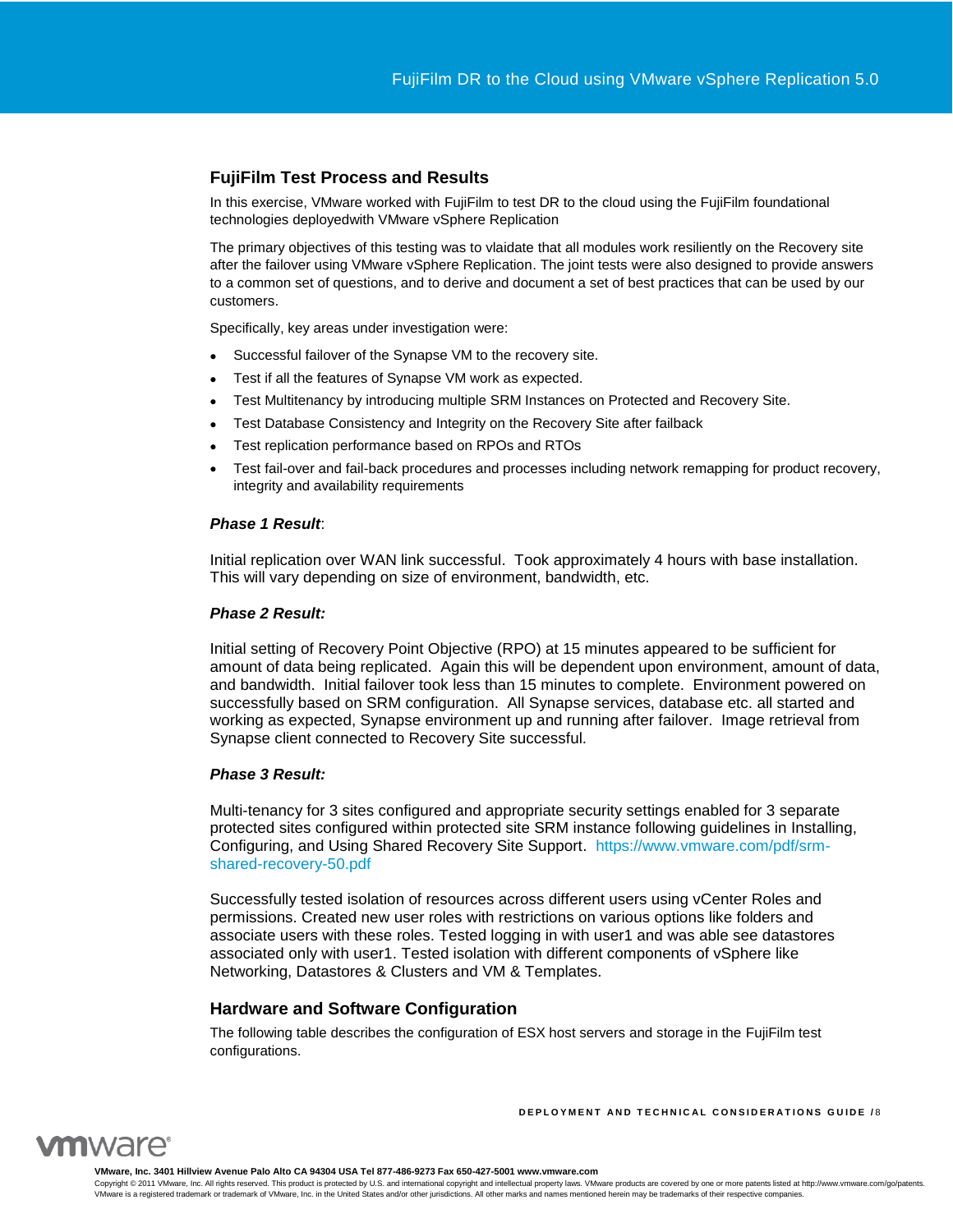| <b>HARDWARE</b>                          | <b>CONFIGURATION</b>                                              |
|------------------------------------------|-------------------------------------------------------------------|
| HP Proliant BL460c G6<br>(Nehalem Boxes) | Two HP Proliant BL 460c G6 servers. Each server is equipped with: |
|                                          | Intel(R) Xeon(R) Nehalem CPU X5560 2.80 GHz<br>٠                  |
|                                          | Sockets: 2<br>$\bullet$                                           |
|                                          | Number of Cores per Socket: 4                                     |
|                                          | Hyper threading: Enabled<br>٠                                     |
|                                          | $\bullet$ 48 GB RAM                                               |
|                                          | • 4 X 1 GB NICS per ESX host                                      |
|                                          | Local SAS Storage<br>$\bullet$                                    |
| Table 1: ESX Host Hardware               |                                                                   |

## <span id="page-8-0"></span>**Installed Software**

Table 2 lists the software used for the FujiFilm solution running on VMware virtual infrastructure.

| <b>INSTALLED SOFTWARE</b>                                                         |                                                 |  |
|-----------------------------------------------------------------------------------|-------------------------------------------------|--|
| VMware                                                                            | VMware vSphere ESX 5.0.0 (vSphere) Build 469512 |  |
| <b>FujiFilm</b>                                                                   | VMware vSphere ESX 5.0.0 (vSphere) Build 469512 |  |
| Table 2: Ceftware Installed for EujiEilm Testing on Whware Virtual Infrastructure |                                                 |  |

**Table 2: Software Installed for FujiFilm Testing on VMware Virtual Infrastructure**



**VMware, Inc. 3401 Hillview Avenue Palo Alto CA 94304 USA Tel 877-486-9273 Fax 650-427-5001 www.vmware.com**

Copyright @ 2011 VMware, Inc. All rights reserved. This product is protected by U.S. and international copyright and intellectual property laws. VMware products are covered by one or more patents listed at http://www.vmwar VMware is a registered trademark or trademark of VMware, Inc. in the United States and/or other jurisdictions. All other marks and names mentioned herein may be trademarks of their respective companies.

**DEPLOYMENT AND TECHNICAL CONSIDERATIONS GUIDE /9**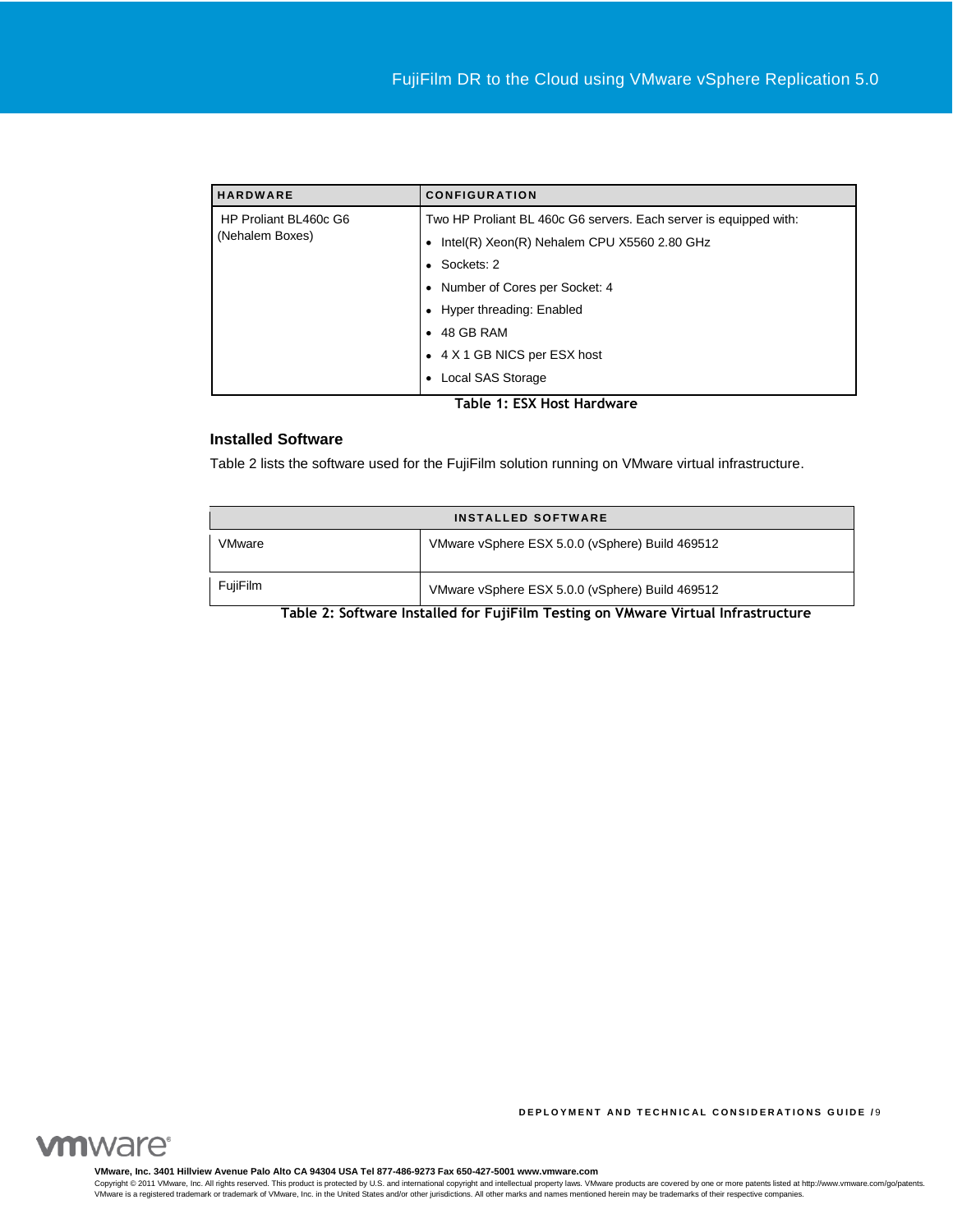# <span id="page-9-0"></span>**Virtual Machine Configuration**

The following table describes the configuration of virtual machines running on ESX host servers in the FujiFilm test configurations.

| <b>VIRTUAL MACHINE</b>                                            | <b>HARDWARE CONFIGURATION</b>                                                                                                                                                 |
|-------------------------------------------------------------------|-------------------------------------------------------------------------------------------------------------------------------------------------------------------------------|
| vCenter (2 instances for Protected and<br>Recovery)               | $\bullet$ 2 vcpu<br>$\bullet$ 4 GB<br>Ethernet card(1 Gbps Network)<br>٠<br>Disk storage 1 X 30 GB vmdk only<br>٠                                                             |
| SRM (2 instances for Protected and<br>Recovery)                   | $\bullet$ 2 vCPUs<br>4 GB<br>$\bullet$<br>Ethernet card(1 Gbps Network)<br>٠<br>Disk storage 1 X 30 GB vmdk only<br>$\bullet$                                                 |
| VRMS (2 Instances for Protected and<br>Recovery)                  | $\bullet$ 2 vCPU<br>$\bullet$ 4 Gb<br>Ethernet card(1 Gbps Network)<br>$\bullet$<br>Disk storage 1 X 10 GB vmdk only<br>$\bullet$                                             |
| vSphere Replicator(VRS) $-2$<br>Instances(Protected and Recovery) | $\bullet$ 1 vcpu<br>512 MB<br>$\bullet$<br>Ethernet card(1 Gbps Network)<br>$\bullet$<br>Disk storage 1 X 6 GB vmdk only<br>٠<br>Disk storage 1 X 2 GB vmdk only<br>$\bullet$ |

**Table 3: Virtual Machine Configuration**



**VMware, Inc. 3401 Hillview Avenue Palo Alto CA 94304 USA Tel 877-486-9273 Fax 650-427-5001 www.vmware.com**

Copyright © 2011 VMware, Inc. All rights reserved. This product is protected by U.S. and international copyright and intellectual property laws. VMware products are covered by one or more patents listed at http://www.vmwar

**DEPLOYMENT AND TECHNICAL CONSIDERATIONS GUIDE /10**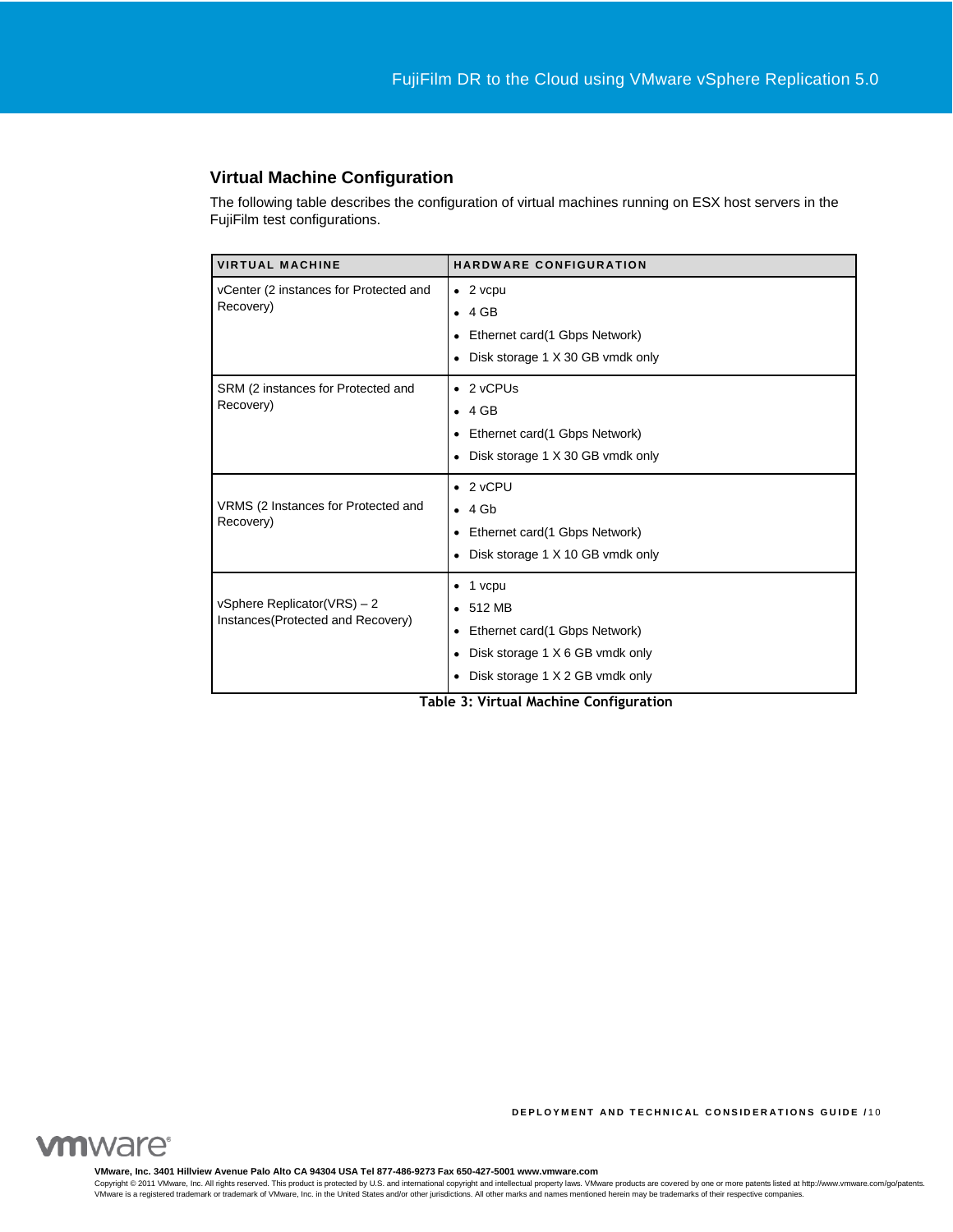

**Figure 4: FujiFilm Test Configuration**

The above figure shows the virtual architectural design of the FujiFilm Synapse solution described in this document. Disaster recovery testing with Site Recovery Manager requires that the virtual machines to be replicated on to the secondary site start using VMware vSphere replication technology

# <span id="page-10-0"></span>**Shared Site Configuration**

At a shared recovery site, multiple customers share a single vCenter and in some cases a single ESX host. The vCenter administrator at the shared recovery site must manage permissions so that each customer (where customer is defined as the owner of an SRM extension) has sufficient privileges to configure and use SRM, but no customer can access resources that belong to another customer.

When configured for shared recovery site support, SRM supports the same procedures and workflows that it does in the normal configuration.

**DEPLOYMENT AND TECHNICAL CONSIDERATIONS GUIDE /11** 



**VMware, Inc. 3401 Hillview Avenue Palo Alto CA 94304 USA Tel 877-486-9273 Fax 650-427-5001 www.vmware.com**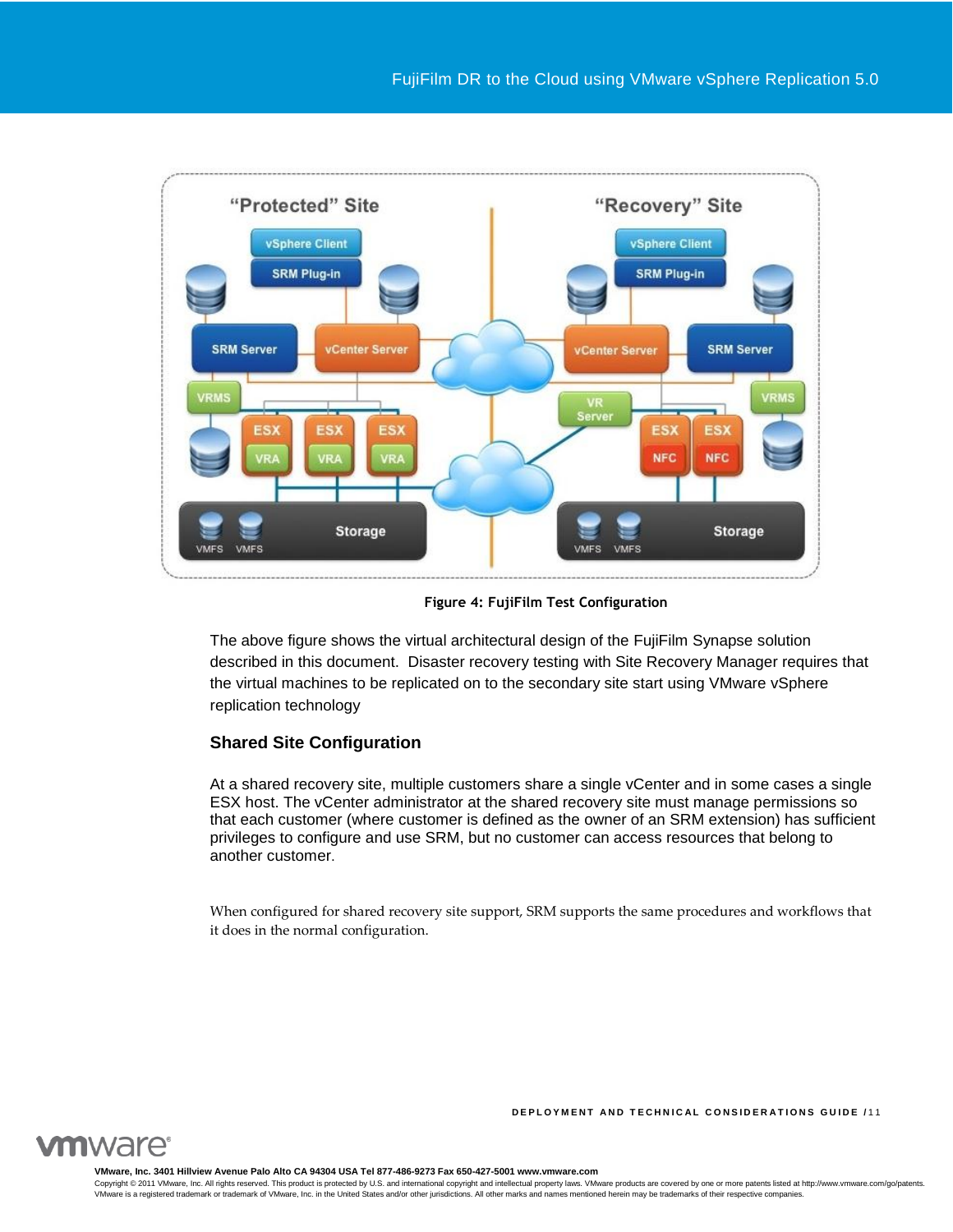

The above diagrams depict the architecture of the shared site configuration. For each shared recovery site customer, you must install SRM once at the customer site and again at the recovery site. Both installations must specify the same custom SRM extension**.** 

Each SRM server installation at the shared recovery site must have a dedicated host. You cannot install multiple instances of the SRM server on a single host. See the SRM Administration guide at [https://www.vmware.com/pdf/srm\\_admin\\_5\\_0.pdf](https://www.vmware.com/pdf/srm_admin_5_0.pdf) and Shared Recovery Site Support at <https://www.vmware.com/pdf/srm-shared-recovery-50.pdf>

The diagram above shows one important difference between the VRMS pairings and the SRM server pairings. Note how all three customer VRMS appliances are able to establish a unique

**DEPLOYMENT AND TECHNICAL CONSIDERATIONS GUIDE /12** 



**VMware, Inc. 3401 Hillview Avenue Palo Alto CA 94304 USA Tel 877-486-9273 Fax 650-427-5001 www.vmware.com**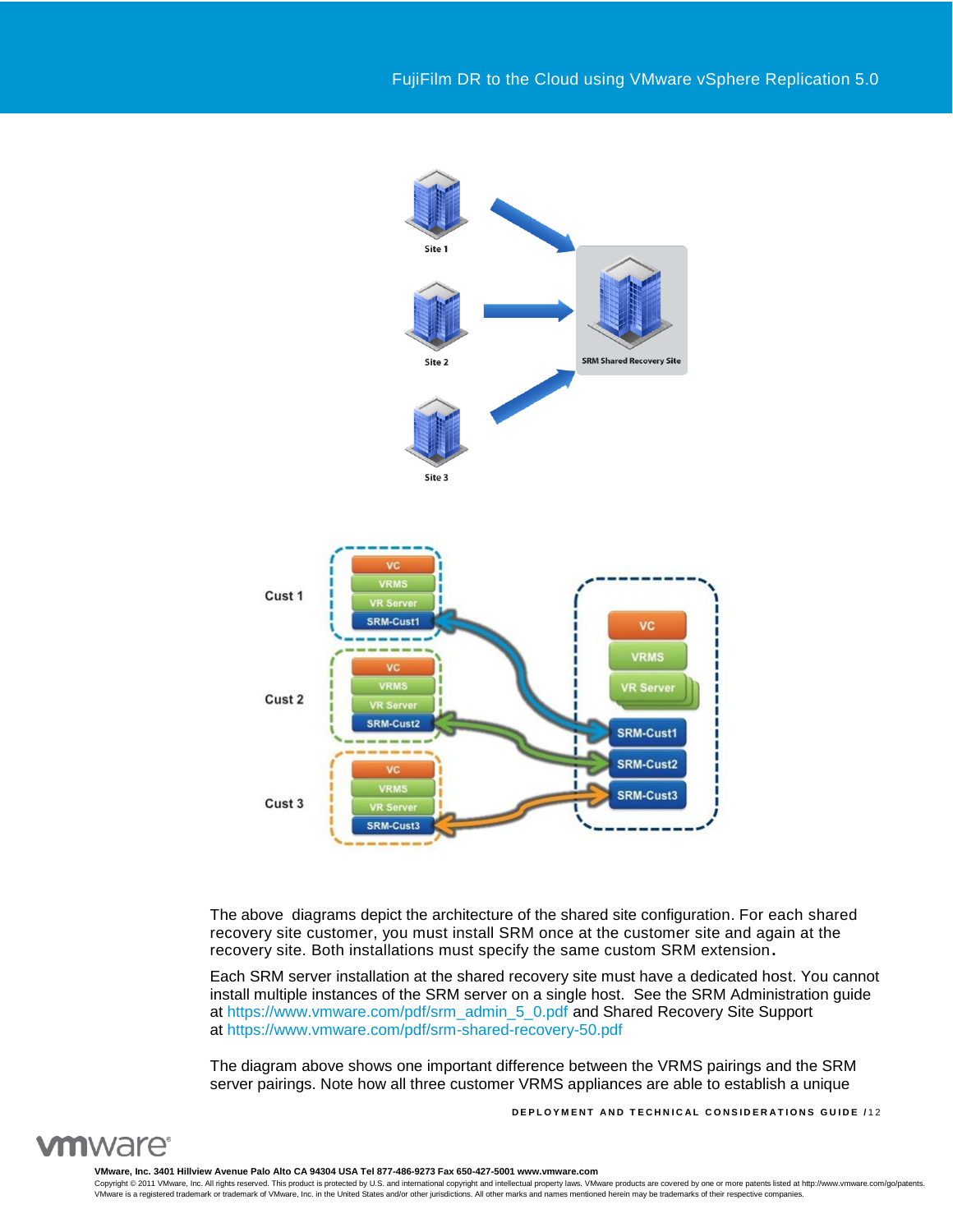paired relationship with the same VRMS appliance. This is possible due to the way in which VMware have built the VRMS appliance. The VRMS appliance is able to manage N:1 connectivity from within itself without the need for the custom extension technique used by the SRM servers.

# <span id="page-12-0"></span>**vSphere Replication Limitations**

With any new feature or functionality there are always limitations. vSphere Replication is no exception to this and yes we have limitations that need to be understood. For the intended use cases and DR protection in general we would not expect any of these to be limiting but it's worth listing them out to start with:

- ISOs and floppy images are not replicated
- Powered-off/suspended VMs are not replicated
- Non-critical files are not replicated (i.e. logs, stats, swap, dumps)
- Snapshots work with vSphere Replication, snapshot is replicated but VM is recovered with snapshots collapsed
- Physical RDM's are not supported
- FT, Linked Clones, VM Templates are not supported
- Automated failback of vSphere Replication protected VM's is not supported in the GA release. Manual failback is required.
- Virtual hardware 7 or later is required for the VM's being protected with vSphere **Replication**

The limitations above should hopefully be expected and logical though the standout item requiring a bit more explanation is probably the "Automated failback.." limitation.

# <span id="page-12-1"></span>**Network Recommendations**

In addition to the vRS limitations, there are some additional network recommendations that should be noted when configuring vSphere Replication. These are detailed below.

- NAT'd configuration is not supported across the sites because when we configure vSphere Replication the VRMS appliance will write the IP address (not DNS name) of the VR server appliance into the .vmx file of the VM being protected so that the VR Filter know where to send the light weight delta traffic to. As this natted IP address is coming from the target site the replication fails. This issue can be resolved using the site to site vpn wherein all the IP's are accessible.
- "Stretched VLAN" in campus environment or VPN required
- Public IP addressing not recommended due to security (strict firewall src/dest rules)
- IP Addressing / DNS is VERY IMPORTANT every component must resolve natively from each site
- Ensure firewall ports in vSphere/ESXi are configured correctly
- Follow convention if using IP addressing, connect everything using IP, VRMS, VRS, etc, or use DNS for every component.
- Ensure connectivity between all components vCenter to vCenter, SRM, VRMS, VR must all be able to communicate

# <span id="page-12-2"></span>**Security Recommendations**

**DEPLOYMENT AND TECHNICAL CONSIDERATIONS GUIDE /13** At a shared recovery site, multiple customers share a single vCenter and in some cases a single ESX host. The vCenter administrator at the shared recovery site must manage permissions so that each customer (where customer is defined as the owner of an SRM extension) has sufficient privileges to configure and use SRM, but no customer can access resources that belong to



**VMware, Inc. 3401 Hillview Avenue Palo Alto CA 94304 USA Tel 877-486-9273 Fax 650-427-5001 www.vmware.com**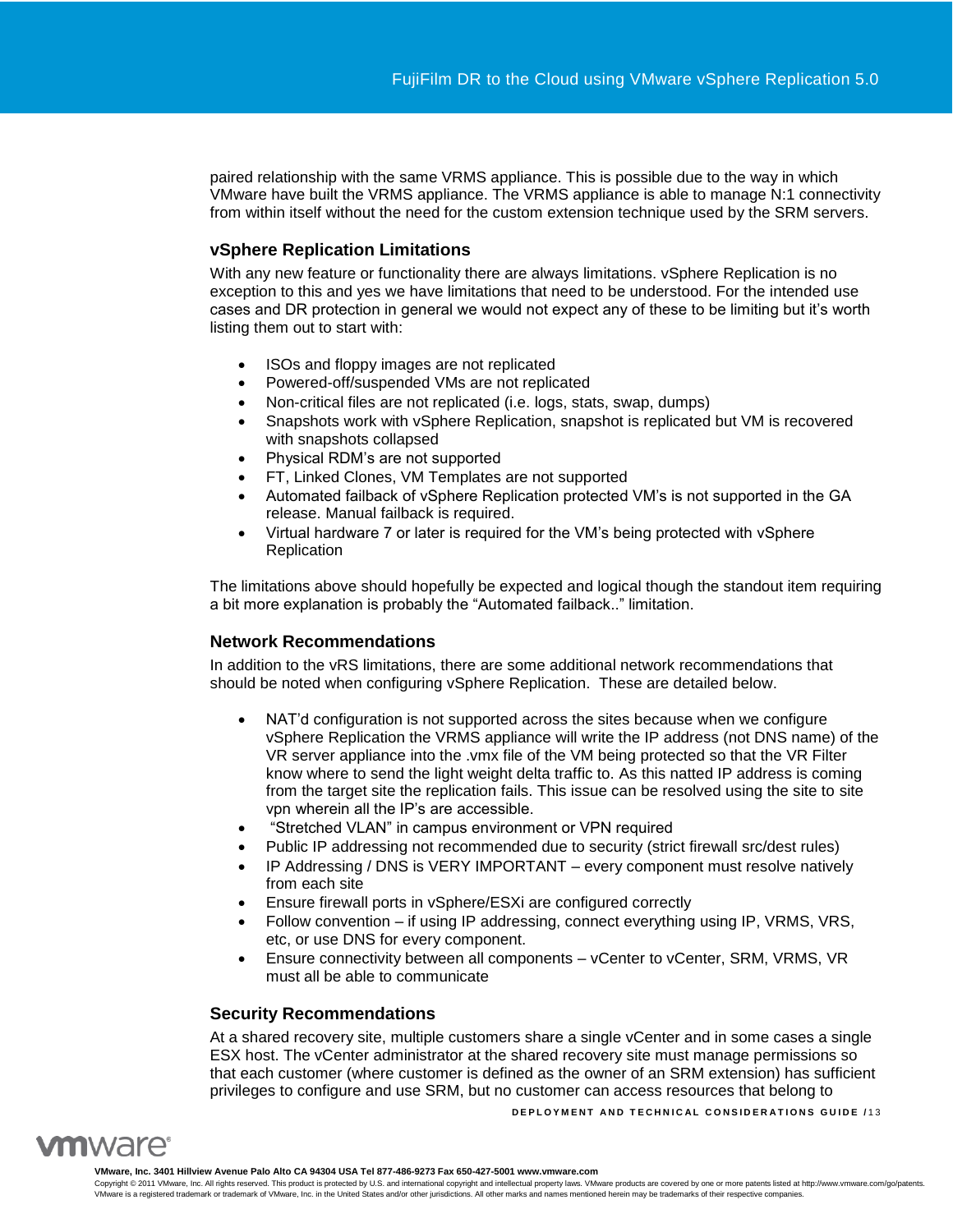another customer. SRM makes extensive use of vCenter roles and permissions and can be configured at a very granular level to ensure security for various SRM activities. Note the requirements in the image below:



Some additional considerations are listed below.

- Create separate customer folders in vCenter VMs and Templates View to manage each customers VMs.
- Create separate storage folders and/or datastores for each customer.
- Create separate SRM users/administrators in AD or vCenter for each customer.
- Optional: Create separate Network vSwitches for each customer and assign unique port groups/vlans for additional security at the network layer.
- Clone the appropriate SRM role in vCenter and assign to SRM users/administrators.
- Assign the appropriate customer to the appropriate datastore/folder for their site.
	- $\circ$  Depending on requirements, this role can be modified to add or remove rights as necessary. In our testing, we used a clone of the "VRM target datastore user"
- Assign the appropriate SRM customer role to root of vCenter at Recovery site. Remember in vCenter the user needs to "walk the tree", so rights will need to be assigned at the root, datacenter, and cluster level. You will also need to assign specific rights to the SRM instance VM. vSphere Replication Management and vSphere Replication ervers can be shared between customer sites.
	- o For our testing, we cloned the SRM Recovery Test Administrator role and assigned appropriate users, ensuring each site only had access to their own storage, VMs, and folders.
- Assign the appropriate customer within SRM plugin to Protected and Recovery site. This will be set at the root level when SRM plugin is launched. For our testing we used the SRM Recovery Test Administrator role.

# <span id="page-13-0"></span>**Failback**

SRM 5.0 introduces the ability to automate the failback of VM's that were failed over to the recovery site. Note that the ability to automate failback (a combination of the new reprotect workflow and a failover in the reverse direction) also implies you are failing back to the same datacenter, equipment and configuration you failed over from. With vSphere Replication and SRM 5.0 at GA any VM protected with vSphere Replication will not be able to failback using the automated failback process instead these VMs will need to be failed back manually using the process documented in the SRM Admin Guide

[http://www.vmware.com/pdf/srm\\_admin\\_5\\_0.pdf](http://www.vmware.com/pdf/srm_admin_5_0.pdf) .





**VMware, Inc. 3401 Hillview Avenue Palo Alto CA 94304 USA Tel 877-486-9273 Fax 650-427-5001 www.vmware.com**